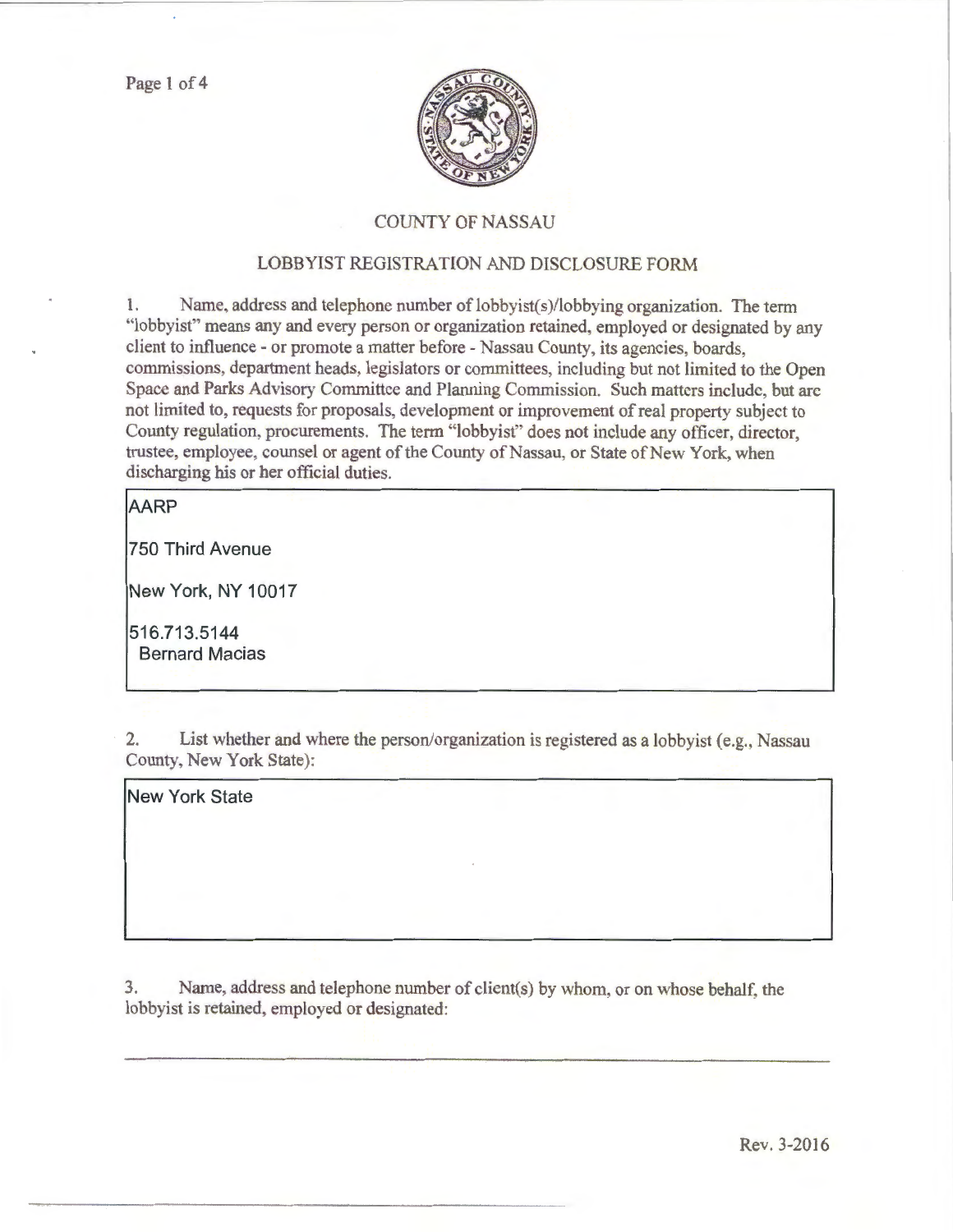

4. Describe lobbying activity conducted, or to be conducted, in Nassau County, and identify client(s) for each activity listed. See page 4 for a complete description of lobbying activities.



5. The name of persons, organizations or governmental entities before whom the lobbyist expects to lobby:

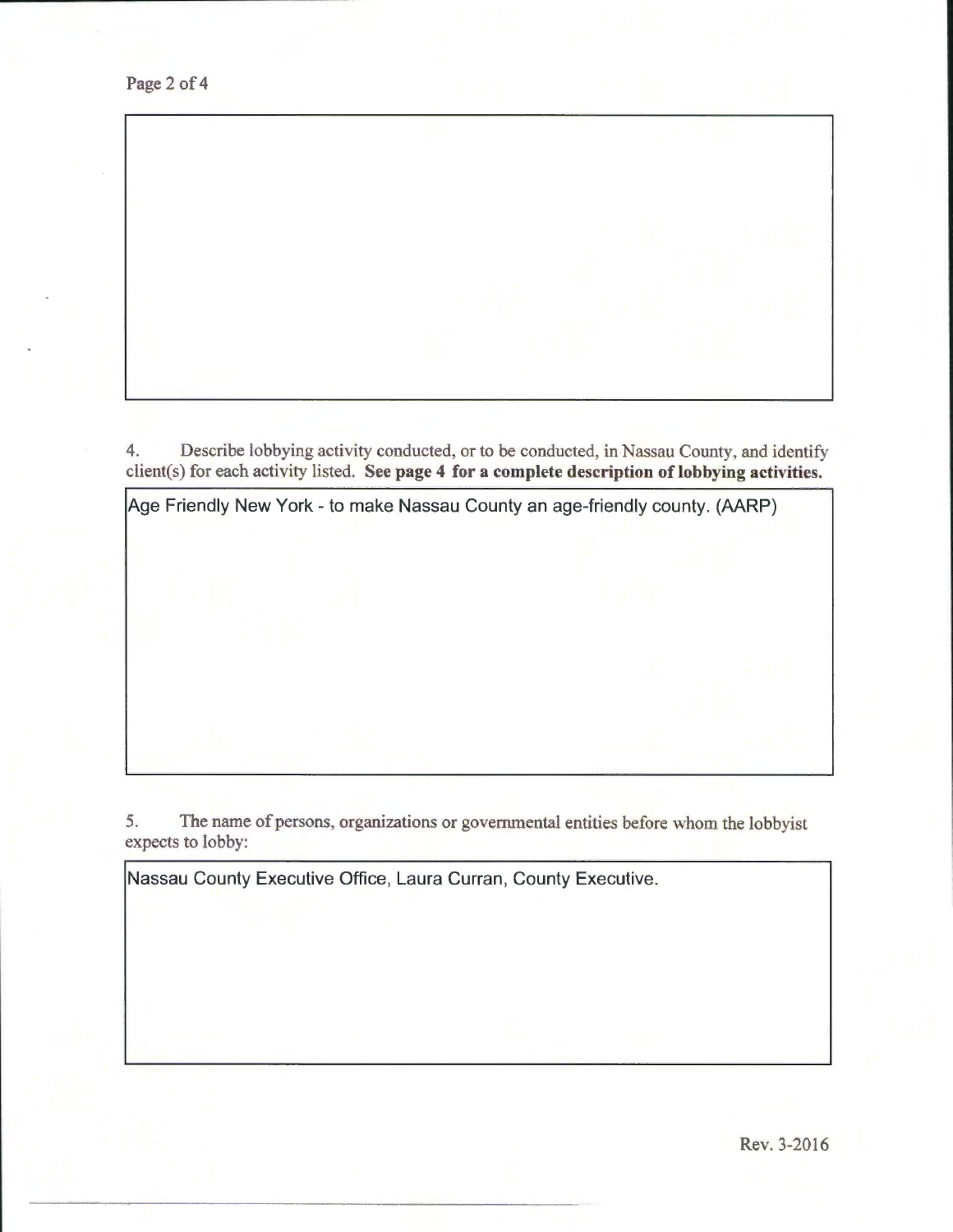6. If such lobbyist is retained or employed pursuant to a written agreement of retainer or employment, you must attach a copy of such document; and if agreement of retainer or employment is oral, attach a written statement of the substance thereof. If the written agreement of retainer or employment does not contain a signed authorization from the client by whom you have been authorized to lobby, separately attach such a written authorization from the client.

7. Within the previous year, has the lobbyist/lobbying organization or any of its corporate officers provided campaign contributions pursuant to the New York State Election Law to the campaign committees of any of the following Nassau County elected officials or to the campaign committees of any candidates for any of the following Nassau County elected offices: the County Executive, the County Clerk, the Comptroller, the District Attorney, or any County Legislator? If yes, to what campaign committee? If none, you must so state:

**None** 

I understand that copies of this form will be sent to the Nassau County Department of Information Technology ("IT") to be posted on the County's website.

I also understand that upon termination of retainer, employment or designation I must give written notice to the County Attorney within thirty (30) days of termination.

VERIFICATION: The undersigned affirms and so swears that he/she has read and understood the foregoing statements and they are, to his/her knowledge, true and accurate.

The undersigned further certifies and affirms that the contribution(s) to the campaign committees listed above were made freely and without duress. threat or anv promise of a governmental benefit or in exchange for any benefit or remuneration.

Dated:  $V/(L)/V$  Signed:

Print Name:

**Beth Finkel** 

Title:

**State Director**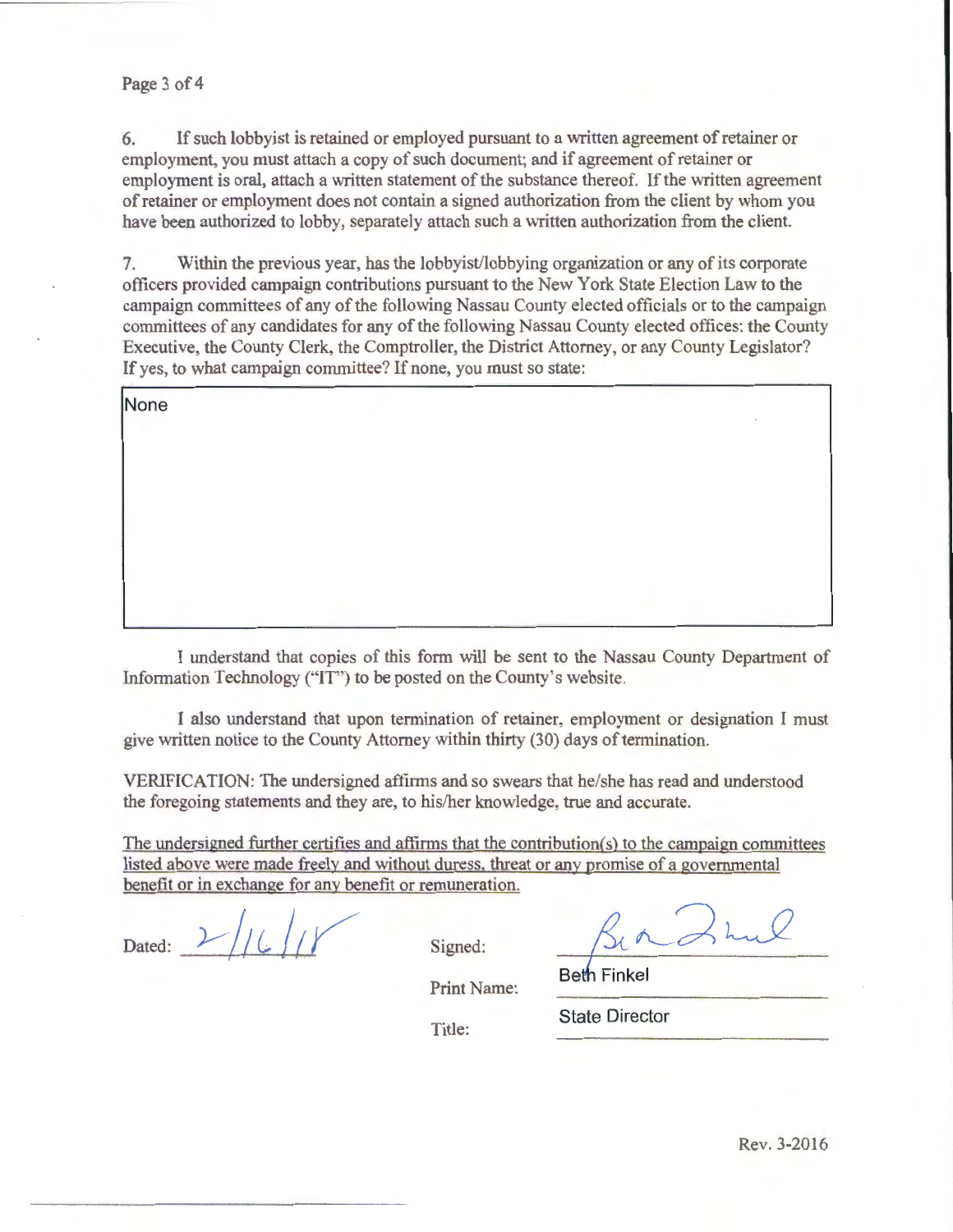## Page 4 of 4

**The term lobbying shall mean any attempt to influence:** any determination made by the Nassau County Legislature, or any member thereof, with respect to the introduction, passage, defeat, or substance of any local legislation or resolution; any determination by the County Executive to support, oppose, approve or disapprove any local legislation or resolution, whether or not such legislation has been introduced in the County Legislature; any determination by an elected County official or an officer or employee of the County with respect to the procurement of goods, services or constmction, including the preparation of contract specifications, including by not limited to the preparation of requests for proposals, or solicitation, award or administration of a contract or with respect to the solicitation, award or administration of a grant, loan, or agreement involving the disbursement of public monies; any determination made by the County Executive, County Legislature, or by the County of Nassau its agencies, boards, commissions, department heads or committees, including but not limited to the Open Space and Parks Advisory Committee, the Planning Commission, with respect to the zoning, use, development or improvement of real property subject to County regulation, or any agencies, boards, commissions, department heads or committees with respect to requests for proposals, bidding, procurement or contracting for services for the County; any determination made by an elected county official or an officer or employee of the county \Vith respect to the terms of the acquisition or disposition by the county of any interest in real property, with respect to a license or permit for the use of real property of or by the county, or with respect to a franchise, concession or revocable consent; the proposal, adoption, amendment or rejection by an agency of any rule having the force and effect of law; the decision to hold, timing or outcome of any rate making proceeding before an agency; the agenda or any determination of a board or commission; any determination regarding the calendaring or scope of any legislature oversight hearing; the issuance, repeal, modification or substance of a County Executive Order; or any determination made by an elected county official or an officer or employee of the county to support or oppose any state or federal legislation, rule or regulation, including any determination made to support or oppose that is contingent on any amendment of such legislation, rule or regulation, whether or not such legislation has been formally introduced and whether or not such rule or regulation has been formally proposed.

**The term "lobbying" or "lobbying activities" does not include:** Persons engaged in drafting legislation, rules, regulations or rates; persons advising clients and rendering opinions on proposed legislation, rules, regulations or rates, where such professional services are not otherwise connected with legislative or executive action on such legislation or administrative action on such rules, regulations or rates; newspapers and other periodicals and radio and television stations and owners and employees thereof, provided that their activities in connection with proposed legislation, rules, regulations or rates are limited to the publication or broadcast of news items, editorials or other comment, or paid advertisements; persons who participate as witnesses, attorneys or other representatives in public rule-making or rate-making proceedings of a County agency with respect to all participation by such persons which is part of the public record thereof and all preparation by such persons for such participation; persons who attempt to influence a County agency in an adjudicatory proceeding, as defined by§ 102 of the New York State Administrative Procedure Act.